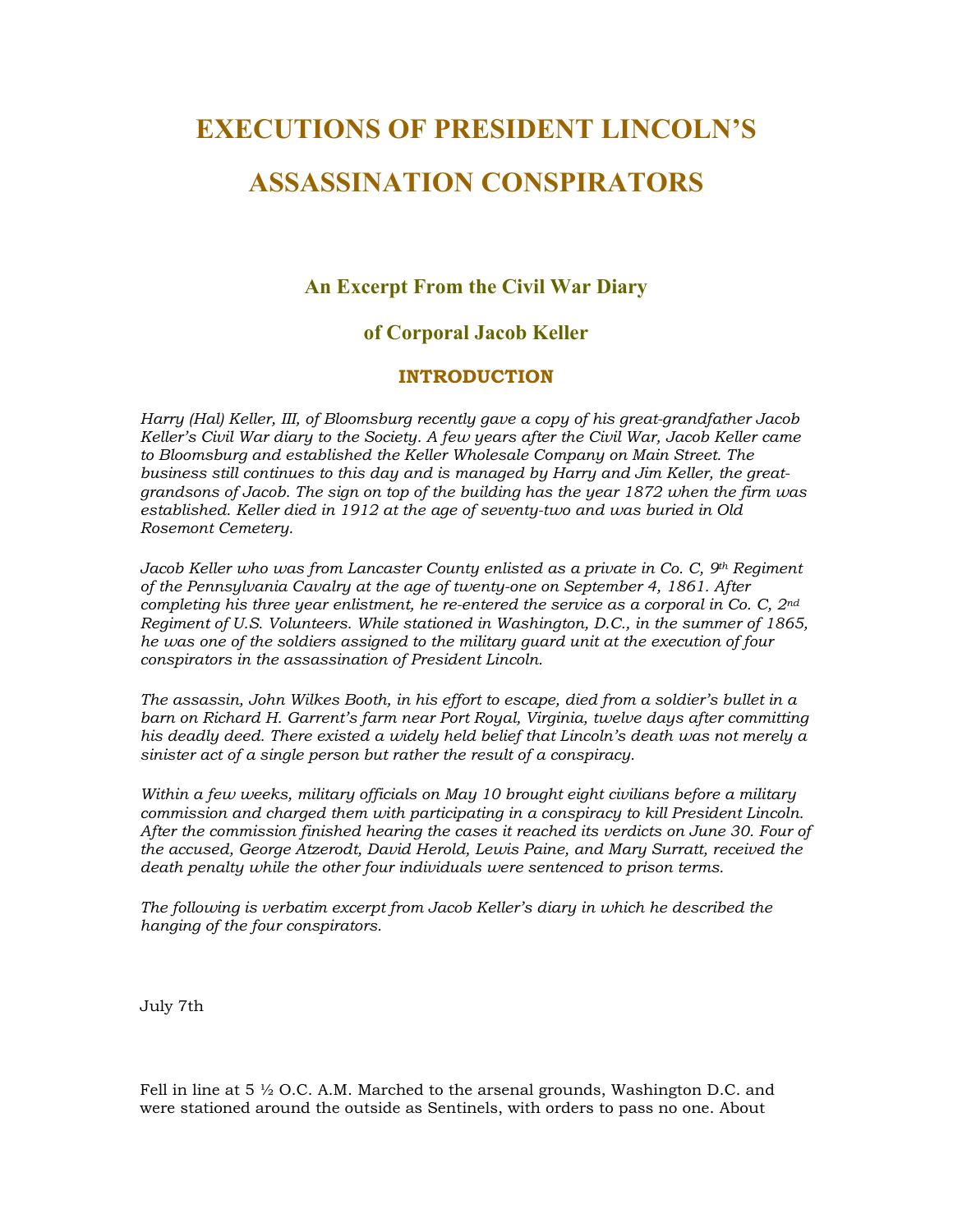12.15 P.M. I went in & succeeded in gaining admittance to the jail yard, where the scaffold was erected for the execution of Mrs. Surratt, Payne, Herold & Atzerodt. The scaffold consisted of a platform about 8 or 9 feet high. Supported by square wooden posts & 3 upright posts supporting a cross piece to which was attached the four ropes, already properly noosed.

At about 5 minutes part 1 oclock the prisoners were led out in the following order. First Mrs. Mary E. Surratt, assisted by a priest & two officials. She appeared very much affected and but for the support of her escort would have fallen to the ground. She was led on the scaffold and seated in a chair on the right, when she appeared to faint away. Atzerod was next to mount, and trembled greatly as he seated himself on the left of the scaffold.

Payne mounted the scaffold with a firm step, and was seated on the left of Mrs. Surratt and Herold on his left. Mrs. Surratt was attended by Catholic divines, and the men by ministers from different denominations, who thanked the officers & soldiers who had charge of the prisoners, for the kindness with which they had invariably been treated. Short prayers were then offered by the ministers, after which the prisoners were made to stand up while the ropes were being adjusted & the caps placed over their faces. Mrs. Surratt was held up by her attendants until the drop fell, and she was launched into eternity without a struggle. Payne appeared very quiet and calm, hardly moving a muscle, but very pale. He stood erect until the drop fell, and meet his doom like a man, his struggles were short. Herold died hard as the noose did not slip to the right place when he fell. While Atzerodt who shook with terror while the noose was being adjusted, died almost without a struggle.

Mrs. Surratt was dressed in black, with black bonnet and veil. Payne had on a dark blue flannel shirt, cut low around the neck, and pants of the same color, & anew Plaited straw hat. Herold wore a very dark coat and light grey pants, with black slouch hat, and Atzerodt wore a brownish colored suit and no hat. The Coffins were simply rough Pine boxes, and the graves were dug on the left of the scaffold.<sup>1</sup> The drop fell at precisely 23 minutes past 1 o'clock.

Atzerodt was the only one of the prisoners who spoke upon the scaffold, his words were – "Gentlemen take warning," or to that effect, and afterwards – "Goodbye Gentlemen. I hope to meet you all in another world."

Thus perished four of the Chief Conspirators, a warning to all who may, in future, meditate the assassination of the head of the people's government. Shortly after the execution we formed our line and returned to camp, having marched, going and coming, upwards of ten miles, beneath a very hot sun, and over very dusty roads. The sky was clear, not a cloud to be seen for the greater part of the day.

 $<sup>1</sup>$  Shortly before President Andrew Johnson left office in 1869, he signed an order allowed the family members of the four conspirators to claim</sup> their bodies from the graves on the Arsenal grounds for private reinterment.